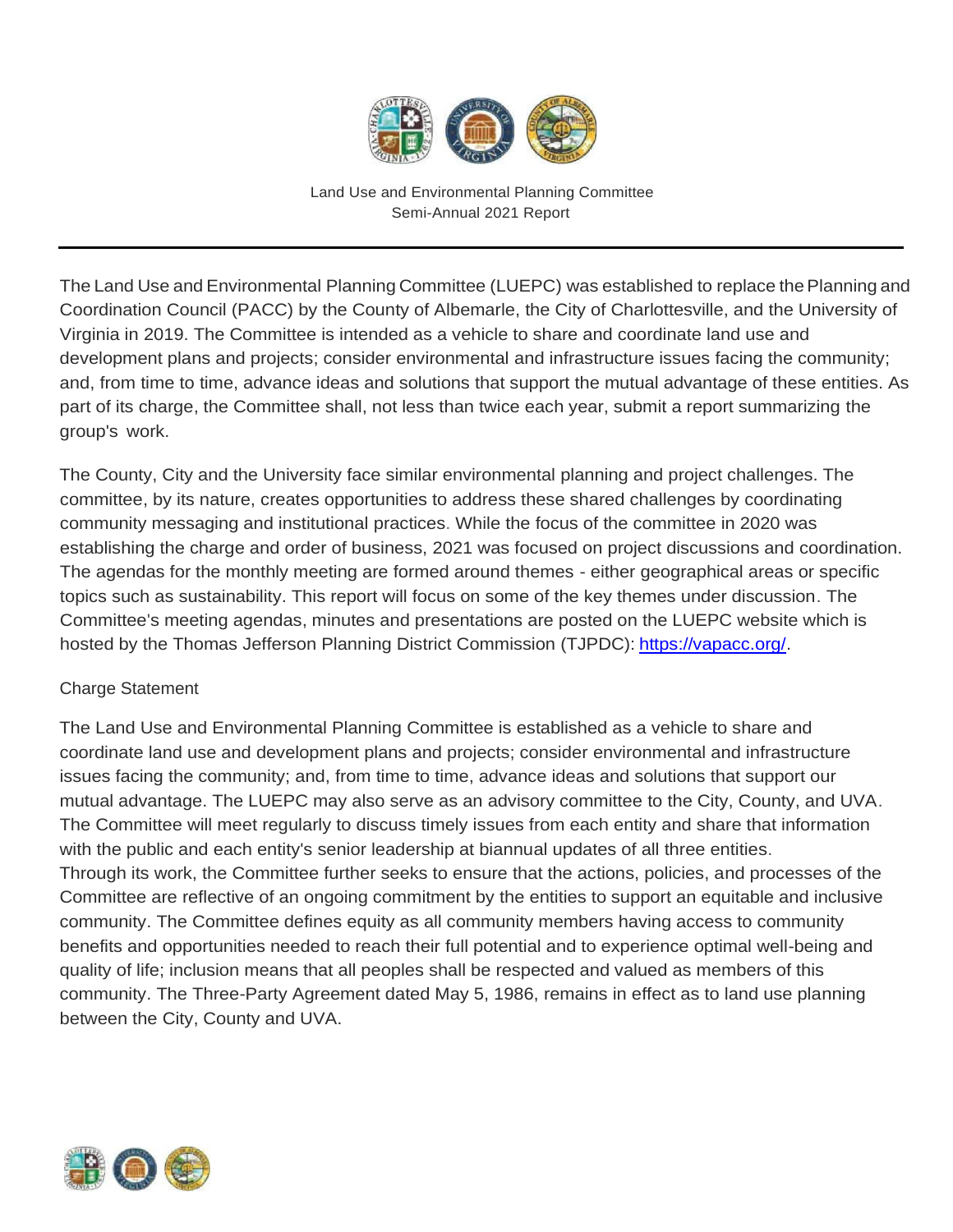# Land Use and Environmental Planning Committee (Virtual Meetings due to COVID-19)

## September 17, 2021

*Discussion on North Fork*

 Fred Missel, Director of Design and Development for the UVA Foundation presented on the North Fork development.

Presentation Link: <https://virginia.box.com/s/a08qyxw6rg1y8mhpn75fztauft72dm06>

# *Schenks Branch Interceptor*

 Lauren Hildebrand, Director of Utilities for the City of Charlottesville presented on the Schenks Branch Interceptor.

Presentation Link: <https://virginia.box.com/s/zuaek5dekfbfocgm20hckwr6a4es6wv7>

# *Central Water Line*

 Bill Mawyer, Executive Director for Rivanna Water & Sewer Authority presented on the Central Water Line Plan.

Presentation Link:<https://virginia.box.com/s/s324gnkutapufw24jn8assxgvkvuyrck>

*Stream Health*

 Kim Biasiolli, Natural Resources Manager for Albemarle County presented on stream health initiatives in our area.

Presentation Link:<https://virginia.box.com/s/6ts25tgqamlkhhsb5swb9mwxhkdny576>

# October 15, 2021

*Presentation on Thermal Energy*

 Paul Zmick, Director of Energy & Utilities- UVA presented on the UVA Thermal Energy study looking at alternative systems for energy production and carbon reduction. Presentation Link:<https://virginia.box.com/s/jpdgcmvg8h0gyugu7dvt99a7joo8eh21>

*Large Scale Solar Presentation*

 Bill Fritz, Development Process Manager in Community Development-Albemarle County presented on Large Scale Solar opportunities being studied and deployed for Albemarle County. Presentation Link:<https://virginia.box.com/s/x2cy960cjh229nwai03c90s3yfu3eocy>

*Greenhouse Gas Emissions discussion*

 Lance Stewart, Director of Facilities and Environmental Services Department-Albemarle County (joint project with the City) presented on County Greenhouse Gas Emissions. Presentation Link:<https://virginia.box.com/s/gmolh9pz2k3dezisphzydqsszwhx75o2>

*Discussion on Methane Gas Reuse*

 Bill Mawyer, Executive Director-Rivanna Water & Sewer Authority presented on Methane Gas Reuse in our community.

Presentation Link:<https://virginia.box.com/s/2tftg344u1fvdwx4v0p5la6q0jwrrqzi>

November 19, 2021

# *Presentation* & *Discussion on Community Outreach* & *Engagement*

 Elizabeth Beasley, Director of Community Partnerships Division of Diversity, Equity & Inclusion University of Virginia.

Presentation Link: <https://virginia.box.com/s/w8eax81jm9cbjph2fn4big3hq64ppab3>